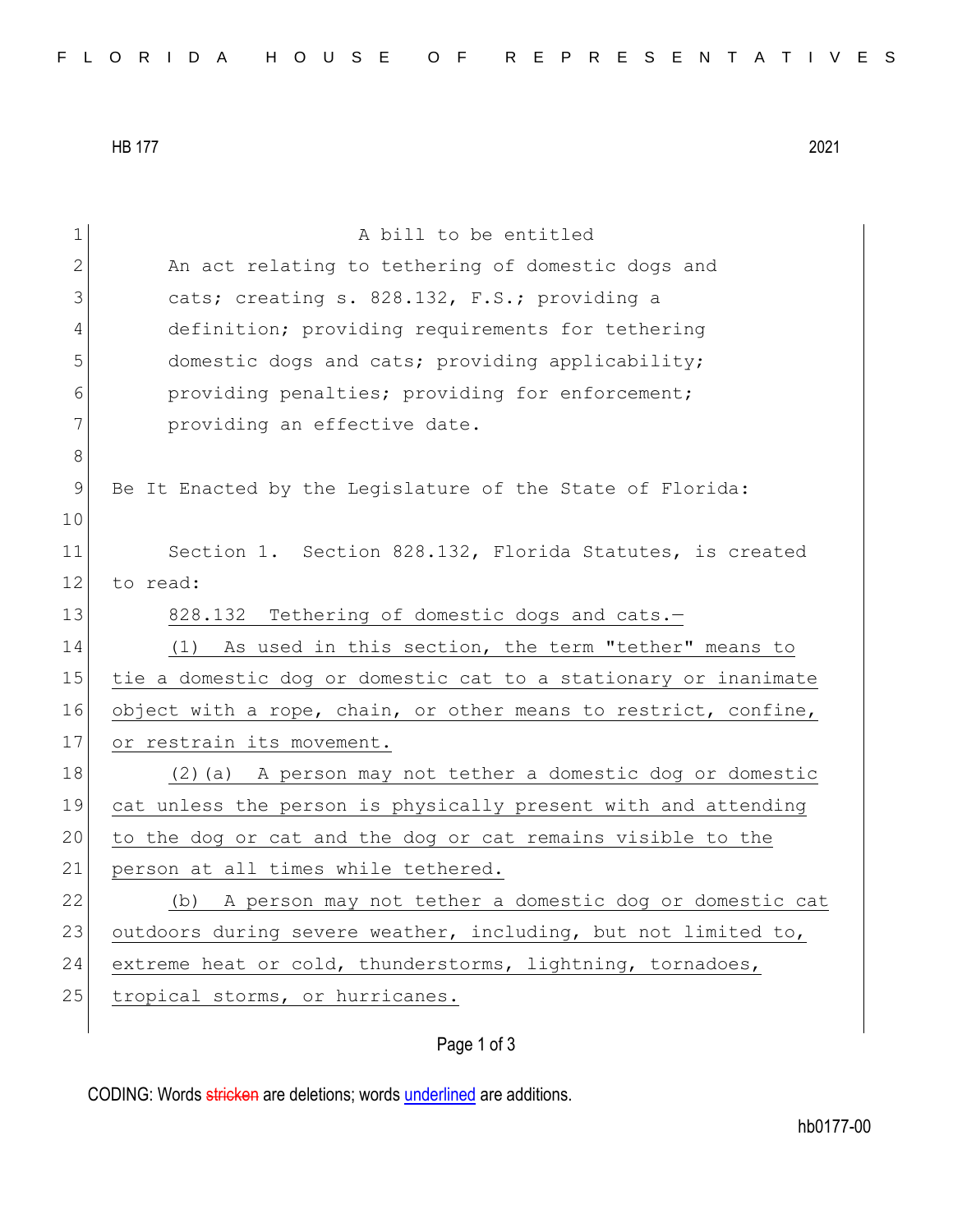HB 177 2021

| 26 | (3) Paragraph (2) (a) does not apply to tethering a              |
|----|------------------------------------------------------------------|
| 27 | domestic dog or domestic cat in a manner that does not           |
| 28 | jeopardize its health, safety, or well-being when:               |
| 29 | Attending, or participating in, a legal, organized<br>(a)        |
| 30 | public event in which the dog or cat and the person are          |
| 31 | permitted attendees or participants;                             |
| 32 | Actively engaging in conduct that is directly related<br>(b)     |
| 33 | to the business of shepherding or herding cattle or livestock or |
| 34 | related to the business of cultivating agricultural products and |
| 35 | tethering is reasonably necessary for its safety;                |
| 36 | Being treated by a veterinarian or serviced by a<br>(C)          |
| 37 | groomer;                                                         |
| 38 | Being trained for or actively serving in a law<br>(d)            |
| 39 | enforcement capacity;                                            |
|    |                                                                  |
| 40 | (e) Being lawfully used to actively hunt a species of            |
| 41 | wildlife in the state during the hunting season for that species |
| 42 | of wildlife;                                                     |
| 43 | Being cared for as part of a rescue operation during a<br>(f)    |
| 44 | natural or manmade disaster;                                     |
| 45 | Temporarily tethered while being kept in a bona fide<br>(d)      |
| 46 | humane shelter or at a licensed commercial boarding facility; or |
| 47 | Tethered in accordance with the regulations of a<br>(h)          |
| 48 | camping or recreational area.                                    |
| 49 | (4) A person who tethers a domestic dog or domestic cat in       |
| 50 | violation of this section commits a noncriminal violation as     |

Page 2 of 3

CODING: Words stricken are deletions; words underlined are additions.